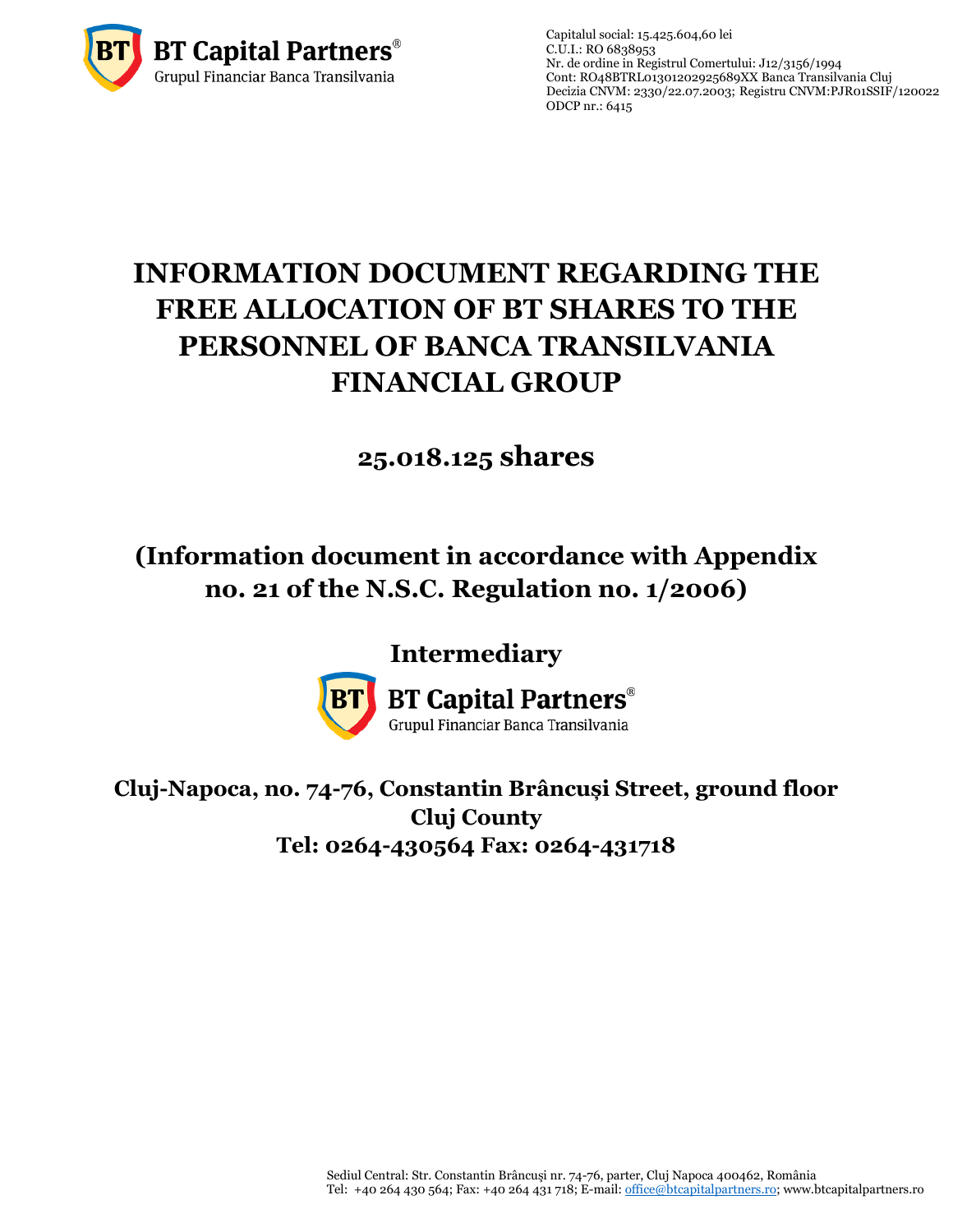

#### **1. Individuals responsible for the procedure**

#### **Name and position of the individuals and/or name and headquarters of the companies responsible for the information included in the information document**

BANCA TRANSILVANIA S.A., with its headquarters in Cluj-Napoca, no. 8, G. Baritiu Street, registered at the Cluj Trade Registry Office with the number J12/4155/16.12.1993, individual registration number 5022670, represented by **Ömer Tetik** – Chief Executive Officer.

BT CAPITAL PARTNERS S.A. with its headquarters in Cluj-Napoca, no. 74-76, Constantin Brâncuși Street, registered at the Cluj Trade Registry Office with the number J12/3156/04.11.1994, individual registration number 6838953, represented by **Mihai Milchiș –** Deputy General Manager.

#### **Statements made by the individuals mentioned in 1.1, by which they declare that, to their knowledge, the information transmitted is real and without omissions which might significantly affect the information document.**

Upon verification of the content of the information document, BANCA TRANSILVANIA S.A., represented by Ömer Tetik **-** CEO, accepts all responsibility for its content and hereby confirms that all the information provided is real and without omissions or false statements which might significantly affect the information document.

BT Capital Partners S.A., represented by Mihai Milchiș – Deputy General Manager, in its position of intermediary, declares that, to their knowledge, the information provided in the information document is real and without omissions which might significantly affect the information document.

#### **2. Information concerning the shares' issuer**

2.1. Name, headquarter, fiscal code and registration number at the Trade Registry Office**.**

| Name of the issuer:   | Banca Transilvania S.A;                                        |  |  |  |  |  |
|-----------------------|----------------------------------------------------------------|--|--|--|--|--|
| Headquarters:         | No. 8 George Baritiu Street                                    |  |  |  |  |  |
|                       | Cluj-Napoca, Romania;                                          |  |  |  |  |  |
| Company registration: | registered at the Cluj Tribunal Trade Registry Office with the |  |  |  |  |  |
|                       | number J12/4155/16.12.1993 individual registration number      |  |  |  |  |  |
|                       | 5022670;                                                       |  |  |  |  |  |
| a a Companis conital. |                                                                |  |  |  |  |  |

#### **2.2.** *Company's capital:*

|  |  |  | Value of the subscribed, paid-up capital: | 4.341.439.404 lei |  |
|--|--|--|-------------------------------------------|-------------------|--|
|  |  |  |                                           |                   |  |

- Number of shares issued 4.341.439.404 shares
- Nominal value of a share RON 1

#### **3. Information concerning the offer or allocation of securities towards current or ex members of the management or other employees**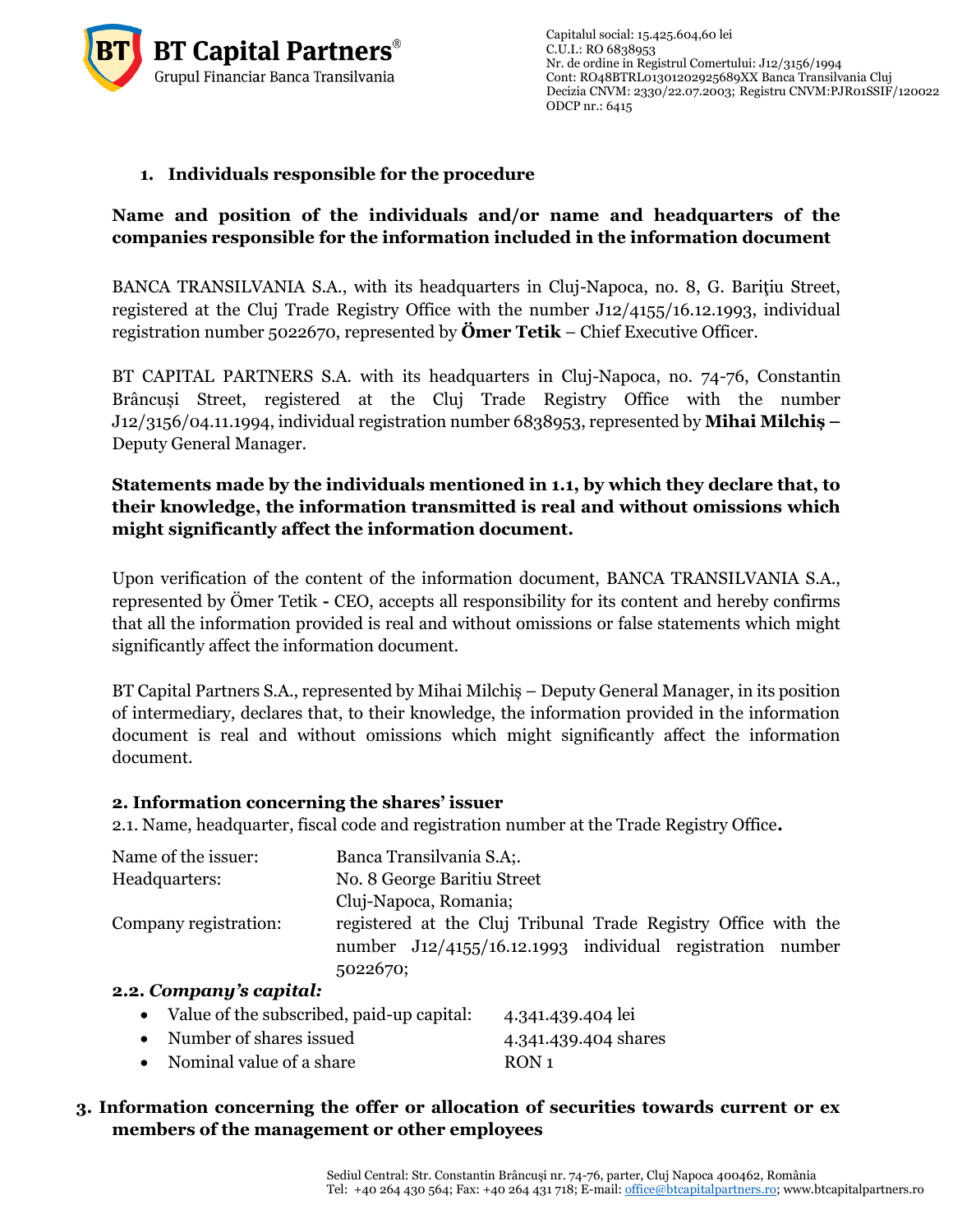

Capitalul social: 15.425.604,60 lei  $C.\overline{U}$ .I.: RO 6838953 Nr. de ordine in Registrul Comertului: J12/3156/1994 Cont: RO48BTRL01301202925689XX Banca Transilvania Cluj Decizia CNVM: 2330/22.07.2003; Registru CNV[M:PJR01SSIF/120022](http://asfromania.ro/registru/detalii.php?id=11&nrcnvm=PJR01SSIF/120022&lng=1) ODCP nr.: 6415

#### *3.1. Decisions by which the offer or allocation of securities to current or ex members of the management and employees was decided*

The General Shareholders' Meeting, through the decision from the 26<sup>th</sup> of April 2017, published in the Official Journal of Romania, part IV, no. 1857/30.05.2017, approved by public vote, with unanimity, the BT shares' buy-back on the capital market, in order to implement through a *stock option plan*, a remuneration system which respects the principle of long term performance and personnel loyalty for a minimum period of 3 years, as well as fix remuneration payments.

In accordance with the Board of Directors' Resolution no.1 of 30.05.2018, as stated in the power delegated to the Board by the Extraordinary General Shareholders' Meeting of April 26th, 2016, the Board decided to include a number of 25.000.000 shares in a loyalty program for the personnel of the bank and for the personnel of the Banca Transilvania Financial Group respectively, at a preferential price of RON 0.

In accordance with the Board of Directors' Resolution no.2 of 30.05.2018, as stated in the power delegated to the Board by the Extraordinary General Shareholders' Meeting of April 26th, 2017, the Board decided to include a number of 18.125 shares in a loyalty program for the personnel of the bank and for the personnel of the Banca Transilvania Financial Group respectively, at a preferential price of RON 0. The above mentioned shares, transferred free of charge, in number of 18.125 are the results of the compensation following the application of the algorithm and the rounding of the results, in accordance with the applicable legal provision, referring to the capital share increase approved by the General Shareholders' Meeting, through the decision from the 26th of April 2017.

The personnel to which shares will be allocated for purchase at a at a preferential price of RON o are the members of the Board of Directors, to the General and Deputy Managers as well as to the regional managers, dealers, head dealers and other types of employees within the Banca Transilvania Financial Group and BT subsidiaries.

The transfer of the property of the before mentioned shares to the personnel of Banca Transilvania Financial Group will take place after the communication of the present document to the Central Depository, in accordance with the law.

*3.2. Description of the capital increase:*

*-the reason of the capital increase:*

*-the value of the capital increase:* 

*-the number of shares issued for the capital increase:*

*-the number of shares offered to current or ex members of the management or other employees (if the total number of shares issued for the capital increase is bigger than the number of shares offered to current or ex members of the management or employees.* 

Not applicable.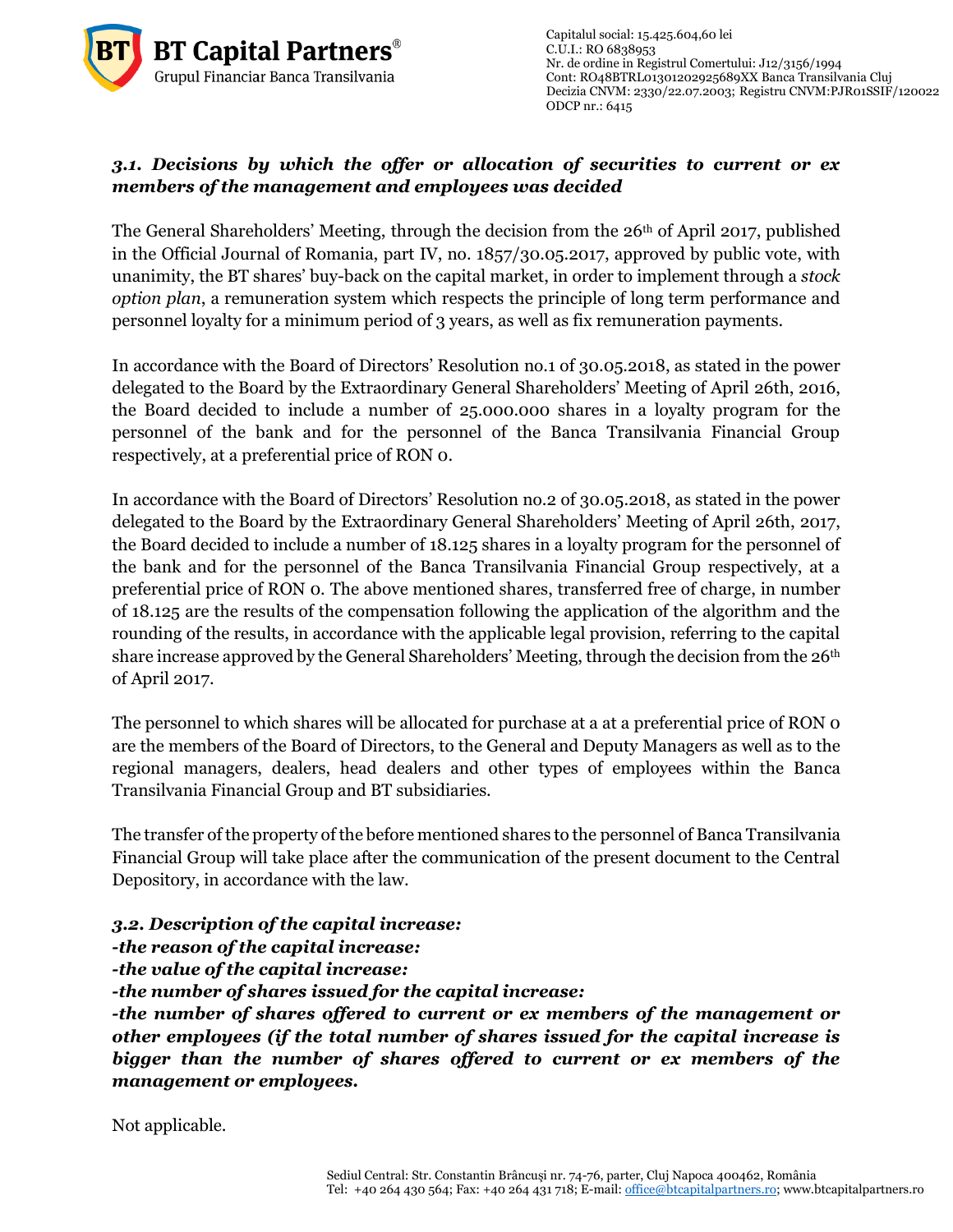

Capitalul social: 15.425.604,60 lei  $C.\overline{U}$ .I.: RO 6838953 Nr. de ordine in Registrul Comertului: J12/3156/1994 Cont: RO48BTRL01301202925689XX Banca Transilvania Cluj Decizia CNVM: 2330/22.07.2003; Registru CNV[M:PJR01SSIF/120022](http://asfromania.ro/registru/detalii.php?id=11&nrcnvm=PJR01SSIF/120022&lng=1) ODCP nr.: 6415

#### *3.3. Description of the operation: the reason of the allocation of shares, number of securities allocated, the number of securities offered to individuals by types of investors*

The operation entails the BT shares' buy-back, with the purpose of including a number of 25.000.000 shares in a loyalty program for the personnel of the bank and for the personnel of the Banca Transilvania Financial Group respectively, at a preferential price of RON 0.

Also taking in consideration, the compensation following the application of the algorithm and the rounding of the results, in accordance with the applicable legal provision the Board of Directors has decided to include a number of 18.125 shares in a loyalty program for the personnel of the bank and for the personnel of the Banca Transilvania Financial Group.

As such, based on the two operations approved by the Board of Directors on  $30<sup>th</sup>$  of May 2018, a total number of 25.018.125 shares will be included in a loyalty program for the personnel of the bank.

The personnel which will shares which will be allowed to purchase the shares are the members of the Board of Directors, to the General and Deputy Managers as well as to the regional managers, dealers, head dealers and other types of employees within the Banca Transilvania Financial Group.

Through the Board of Directors' Resolution no.1 and no.2 of 30.05.2018, adopted on the basis of the power delegated to the Board by the Extraordinary General Shareholders' Meeting of April 26th, 2017, the Board of Directors has decided that the shares will be allocated to the members of the Board of Directors, to the General and Deputy General Managers as well as to the regional managers, dealers, head dealers and other types of employees of the Banca Transilvania Financial Group who fulfil the following requirements:

- The have shown outstanding results in 2017;
- Have been highly and actively involved in the achievements of the targets of the bank/unit/division of which they are a part of and/or of which they are the managers;
- They accepted the limitations imposed by the loyalty plan/stock option plan approved by the Board of Directors;
- They have a moral, professional and social conduct in accordance with the Bank's standards, as implemented by the BT Code of Conduct;
- They are actively and efficiently involved in the advancement of the Bank's interest and products in accordance with their field of activity;
- Promotes good communication and builds an adequate work environment for the achievement of outstanding results.

The people involved with the verification/ application of the selection criteria are the Bank leaders, namely Mr. Ömer Tetik.

#### *3.4. Description of the type ad class of the securities that are offered or allocated*